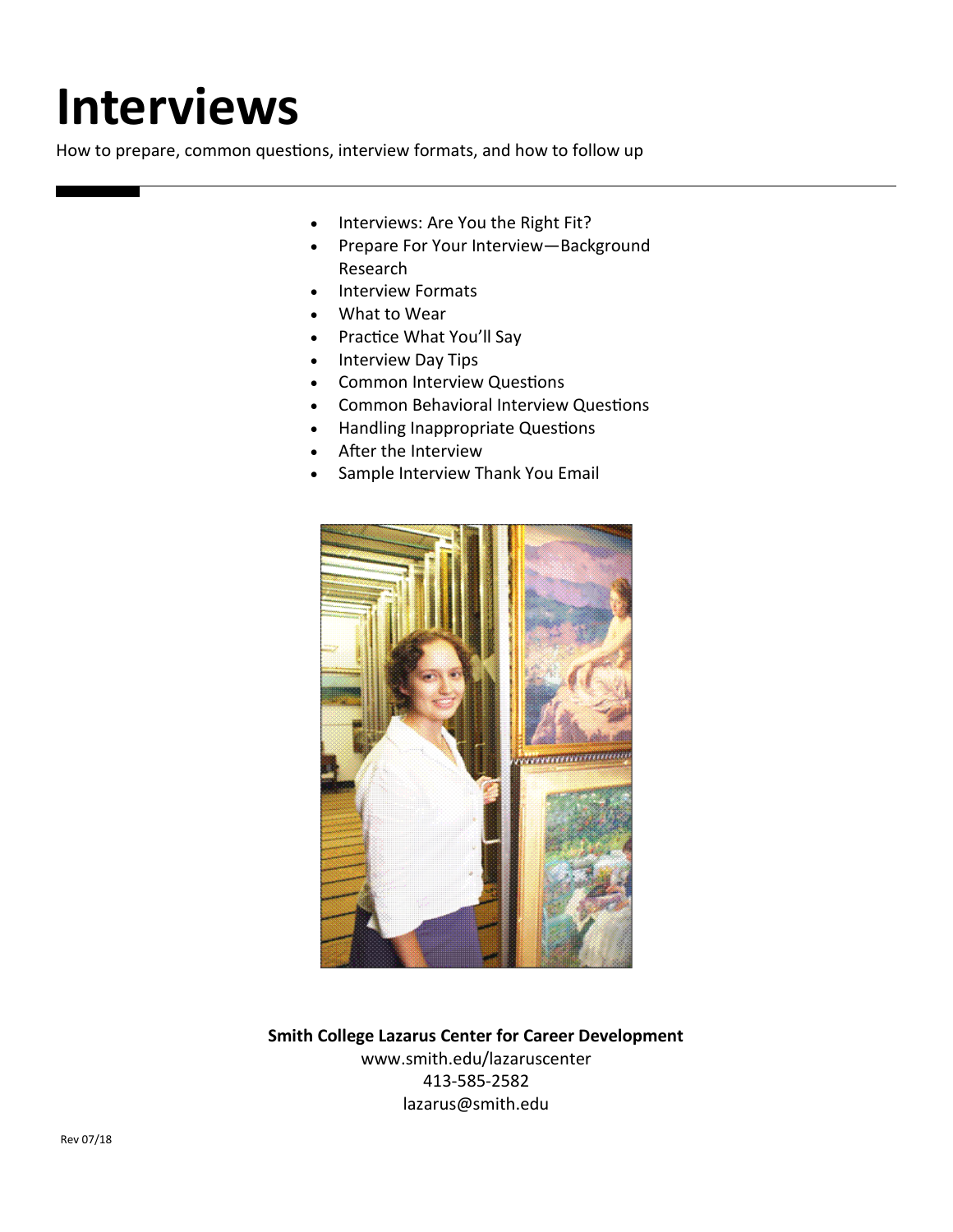## **Interviews: Are You the Right Fit?**

An interview is an employer's opportunity to determine if you're a fit for the organization and the role. It's your opportunity to show you have the confidence and enthusiasm to do a great job for *this* organization and in *this* position out of other qualified candidates.

A good interview is a conversation, with both parties learning more about one another. Talking about yourself, promoting your strengths and experiences, and conveying your interest to an organization may be unfamiliar, but with preparation and practice you will develop the skills and confidence to handle any interview question or format.

**Career advisors at the Lazarus Center are available for practice interviews.** Call or visit our office to schedule. We also offer several mock interview days during the school year with alumnae and company representatives as interviewers.

## **Prepare for Your Interview – Background Research**

Employers hire candidates who take the time to learn about them. You likely researched the organization while writing your cover letter; now it's time to dig more deeply.

**Research the organization's mission, leadership, number of employees, products, services, programs, and customers or clients.** Read the "About Us" section, past press releases, and annual reports. Explore the organization's structure, profitability, and competitors. Follow organizations if they are active on social media.

#### **Sources for researching employers:**

- **LexisNexis.** Find articles from major media sources about a company and its leaders. Accessible via the databases directory of **Smith College Libraries**.
- Register for and use **The Vault's** *Career Insider* for extensive industry guides and company profiles. To use, login to [Handshake](https://smith.joinhandshake.com/students) and click on the **Vault** link on your home page to find *Career Insider.*
- Speak with Smith alumnae who work at the organization. Informational interviews can give insight into the organization's culture. See the Lazarus Center's [Networking](http://www.smith.edu/lazaruscenter/resources_networking.php) page to learn more.

#### **Research the salary range for the field and location**

Use [salary.com,](http://www.salary.com/) the [ETC Salary Calculator Center,](https://www.jobsearchintelligence.com/salary-calculator-intro-etc) [GlassDoor.com,](http://www.glassdoor.com/index.htm) professional organization websites for the field, and informational interviews to determine a reasonable salary range.

#### **Find out with whom you'll be interviewing and the format of the day**

Read staff bios and view your interviewer's LinkedIn profile. Get parking or public transit directions, and do a "dry-run" to the site the day before. If you're unsure who will be interviewing you, contact the recruiter or HR representative a few days in advance to ask.

### **Interview Formats**

**While in-person interviews are most common,** employers in many fields screen applicants by phone, and increasingly, employers rely on Skype interviews to make hiring decisions.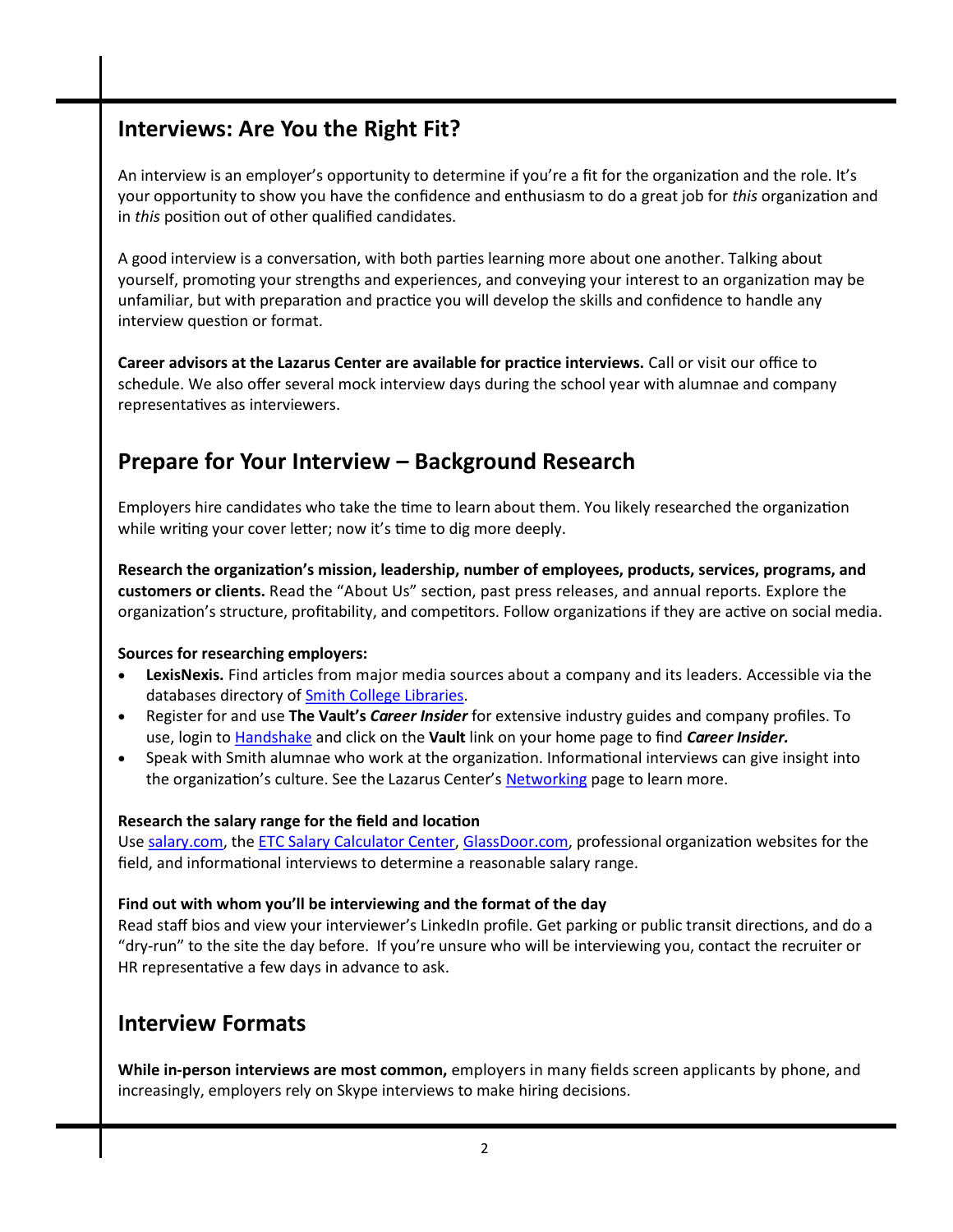Strategies when interviewing by phone or Skype:

- Be in a quiet place where you can concentrate and won't be interrupted.
- Sit upright or stand; have your resume, paper, and pen close by.
- Write down the names of the person(s) with whom you're interviewing; refer to them by name.
- Smile this conveys enthusiasm.
- For a Skype interview, be mindful of the background your interviewer will see. The room's lighting should be in front of you (illuminating your face); backlighting will diminish picture quality.

**Skills Testing.** Depending on the field, you may be asked to make a presentation or teach a class, answer a case question, demonstrate software or foreign language skills, write a short piece, or answer math questions with or without a calculator. Ask what to expect before you get there.

**Case Interviews** are often used by consulting firms and sometimes other organizations. An interviewer poses a business question and asks the candidate to explain the steps she would take to solve it. During a case interview, the interviewer is most interested in your process: she or he is looking for problem-solving and numerical skills, logical reasoning, good judgment, and the ability to.

**Group Interviews** with hiring committees are common in government, education, and social service agencies. Make a connection by remembering and using people's names. Scan the room and make eye contact with even the less-engaged members. All are part of the hiring decision.

**Follow-up Interviews and Meals.** Second, third interviews, or fourth interviews may last all day and include meetings with several staff. Expect questions to be more detailed (and technical, depending on your field). If you have a meal with staff consider it part of the interview. Order food that's easy to eat, and avoid alcohol even if your interviewer orders a drink. Brush up on etiquette beforehand.

Some employers pay for follow-up interview travel, lodging, and food expenses. Find out if the organization will make and pay for all your arrangements or if you're expected to pay and be reimbursed. Be sure to keep all receipts, and be conservative about expenditures.

## **What to Wear**

#### **Be remembered for what you said, not what you wore**

Observe people in the field and dress a little dressier than they do for your interview. When in doubt, dress conservatively. Avoid short skirts, tight or revealing tops, splashy patterns, distracting jewelry. Leave your backpack, water bottle, and student attire behind. During winter, try to borrow or buy a dress coat.

#### **Different fields have different norms for interview attire:**

- **Business formal attire** a black, navy, or dark gray skirt or pants suit; button-up shirt; minimal jewelry; skintoned hose; dark, close-toed, conservative shoes. (Finance, consulting, corporate settings, government.) For creative fields you might add a more colorful or subtly patterned shirt, a scarf, or unique jewelry that does not distract. (Media, advertising, public relations.)
- **Business casual attire** tailored skirt or pants; button-up blouse, blazer or sweater set; conservative shoes; accessories that add interest but do not distract. (Non-profits, NGOs, teaching.)
- **For all fields** clean and pressed well-fitting clothing; shined shoes or boots; well-kept bag.
- **Impeccable grooming and hygiene, always:** Clean and neatly groomed hair and nails, no perfume, subtle make-up, fresh breath (but no gum or mints during the interview), and deodorant are a must.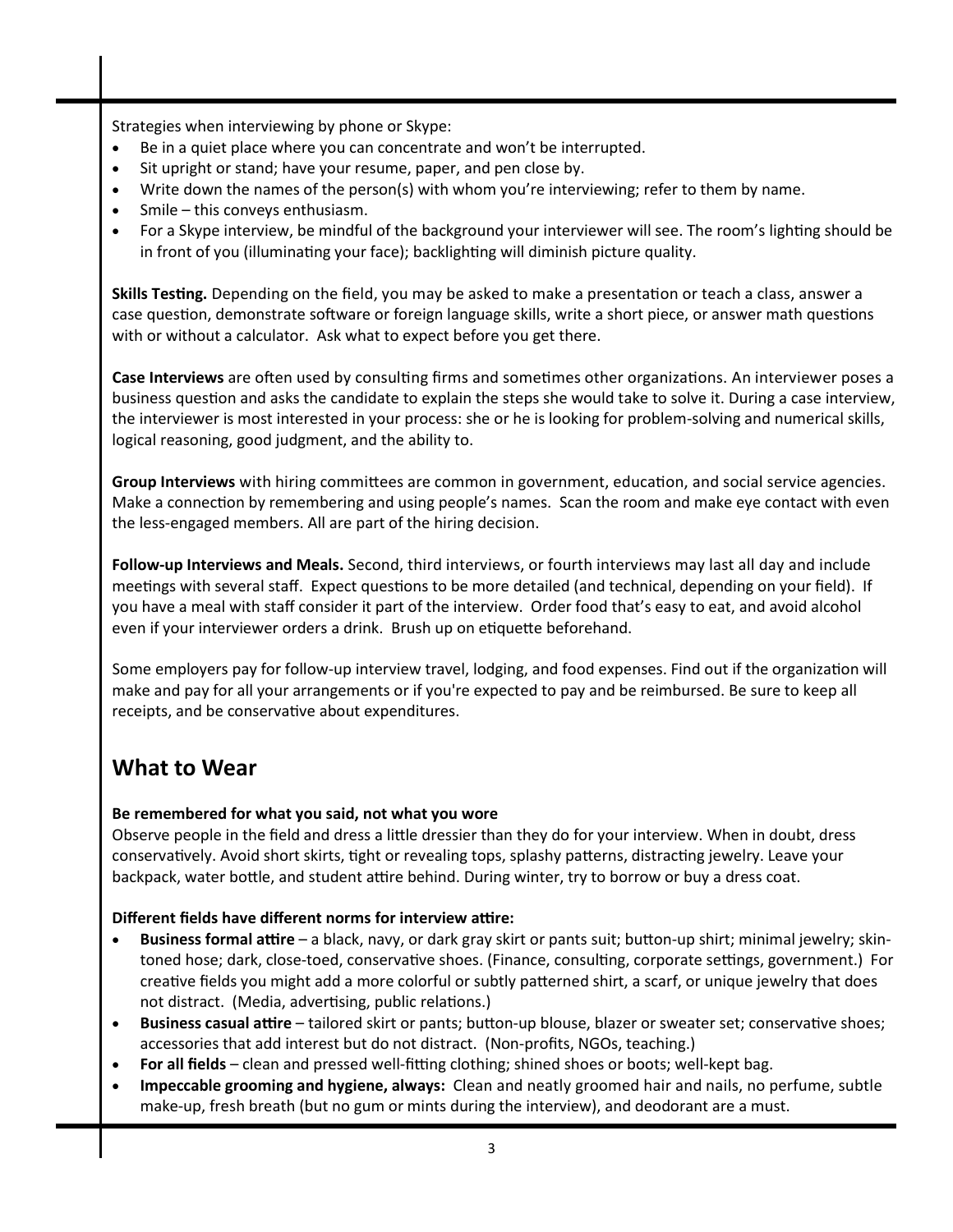## **Practice What You'll Say**

Once an employer has invited you to interview, s/he's clearly interested in your qualifications. The interview is your chance to show your fit with the organization, demonstrate enthusiasm for working there, and give a sense of who you as a person. People hire people, not resumes.

#### **Review your resume, cover letter, and the job description**

Think of questions you may be asked about your experience, the organization, and the field. Sample questions are on pages 6-7.

#### **In the workplace, past behavior is the best predictor of future performance**

Think of and practice *specific* examples that demonstrate the skills the employer seeks – from jobs, internships, class projects, sports teams, campus organizations, travels, and interests. Behavior-based questions often start out with the phrase, "Tell me about a time when you…" For example:

"Tell me about a time you used your communication skills and creativity skills to solve a problem."

## **Use the STAR approach when answering behavioral and many other questions**

Break down the example you want to talk about into components:

**Situation:** What was the context and the problem? **Task:** What specifically needed to be done? How were you involved? **Action:** What did you do to resolve the problem? What and how did you contribute? **Result:** What was the outcome? What did you learn?

**Example:** "Tell me about a team sport you play," is designed to assess your teamwork skills.

**Answer:** "I spend a lot of time on the rock climbing wall at Smith. It's challenging individually, and I have to communicate and work closely with a partner. I have to pay attention to what she's telling me she needs in order to get to the next step on the wall, and I also have to help guide and coach her. I can see things she can't, and vice versa. I've learned a lot about communication and support through a sport I once thought was an individual activity."

#### **Prepare questions for the interviewer**

Listen carefully during your interview and make note of specific questions to add to these general ones:

- What distinguishes a great candidate from a good candidate for this position?
- What is a typical day like in this position?
- What would you add to or subtract from the background of the person who held this position before?
- What are some of the immediate challenges facing the organization? What will be the role of the person you hire in facing these challenges?
- How would you describe the culture of the organization?
- To whom would I report in this position? Who would my co-workers be?
- What opportunities for professional development do you offer?
- What are the next steps in the hiring process? Do you have a general time frame in mind?

#### **Practice your responses out loud and often**

Use phrases like, "Let me give you an example…" and "For instance, when I…" Don't memorize answers.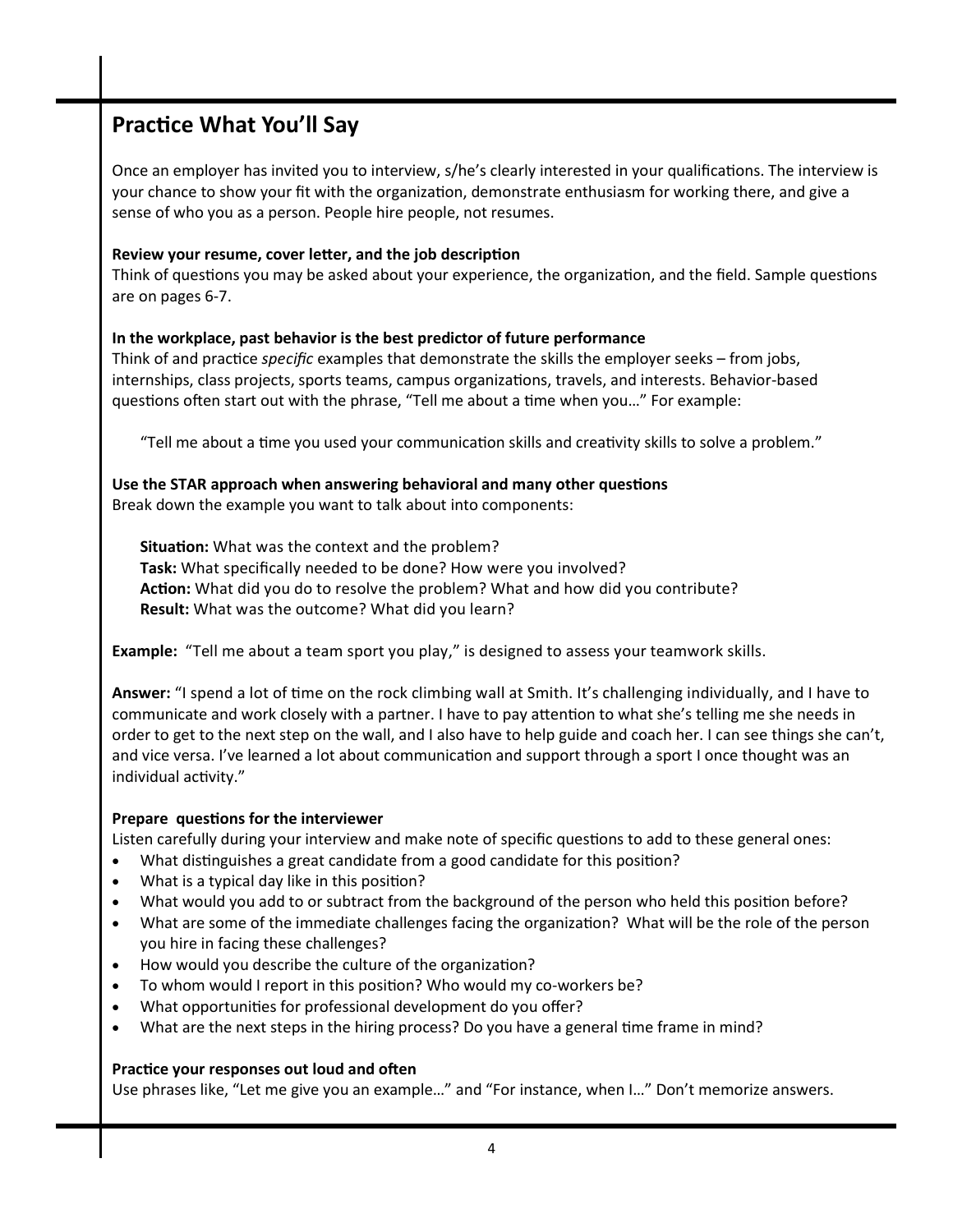#### **If you are an international student, be prepared to answer questions about visa status**

Be aware of Optional Practical Training (OPT) or Curricular Practical Training (CPT) rules that apply to you and change of visa status procedures. U.S. interview techniques may differ from one's home country, so feel free to practice with a Lazarus Center career advisor. Consult the International Students & Scholars Office regarding visa and OPT/CPT regulations.

## **Interview Day Tips**

**Arrive 10-15 minutes early.**

**An interviewer isn't just looking for "the right answer,"** s/he's looking for a candidate who fits with the culture of the organization. Be authentic rather than rigid and rehearsed, and show enthusiasm for organization. This builds the "likeability factor" and rapport employers look for.

**Bring along extra resumes in a professional folder, a list of references, and a pad and pen.** If you must take notes during the interview, do so sparingly. Review or make notes before or afterwards.

**Demonstrate professional demeanor and speech.** Stand up when the interviewer comes to greet you, shake hands firmly, smile, and maintain eye contact. During the interview, sit up straight. Minimize distracting gestures and filler language such as "like," "um," "uh," and "you know."

**Be prepared for a little "small talk"** at the beginning of the interview – about your trip to the interview, current events, the weather, what's happening on campus. The likeability factor starts now.

**Emphasize the positive.** Don't volunteer information about your weaknesses but be prepared for questions about them. Never speak negatively about former experiences, professors, or supervisors. Instead, emphasize what you learned and how that applies to the position you're interviewing for.

**Get to the point.** If asked, "Tell me about yourself," focus right away on job-related qualities and your interest in the position. An interviewer asking "How did you choose Smith?" wants to hear how you make important decisions, not every detail of your college search.

**Do not ask about benefits or salary during your interview.** If asked about your salary expectations, be ready with the range you've researched: "I'm aware that the typical range for this kind of position is xxx to yyy, and I'd like to be at the higher end of the range given my related skills and experience." This answer is positive and assertive but leaves room for negotiation.

**Have a strong closing for your interview.** Suggestions:

- Thank the interviewer for her/his time, and shake everyone's hand before you leave. Make eye contact, and convey confidence.
- If your interviewer ends the interview with, "Is there anything else we should know about you?" have a succinct summary of your qualifications ready. Restate your interest in the position.
- Ask about the next steps in the hiring process.
- Ask for the business card of each person who interviewed you. You'll need this for your thank-you notes.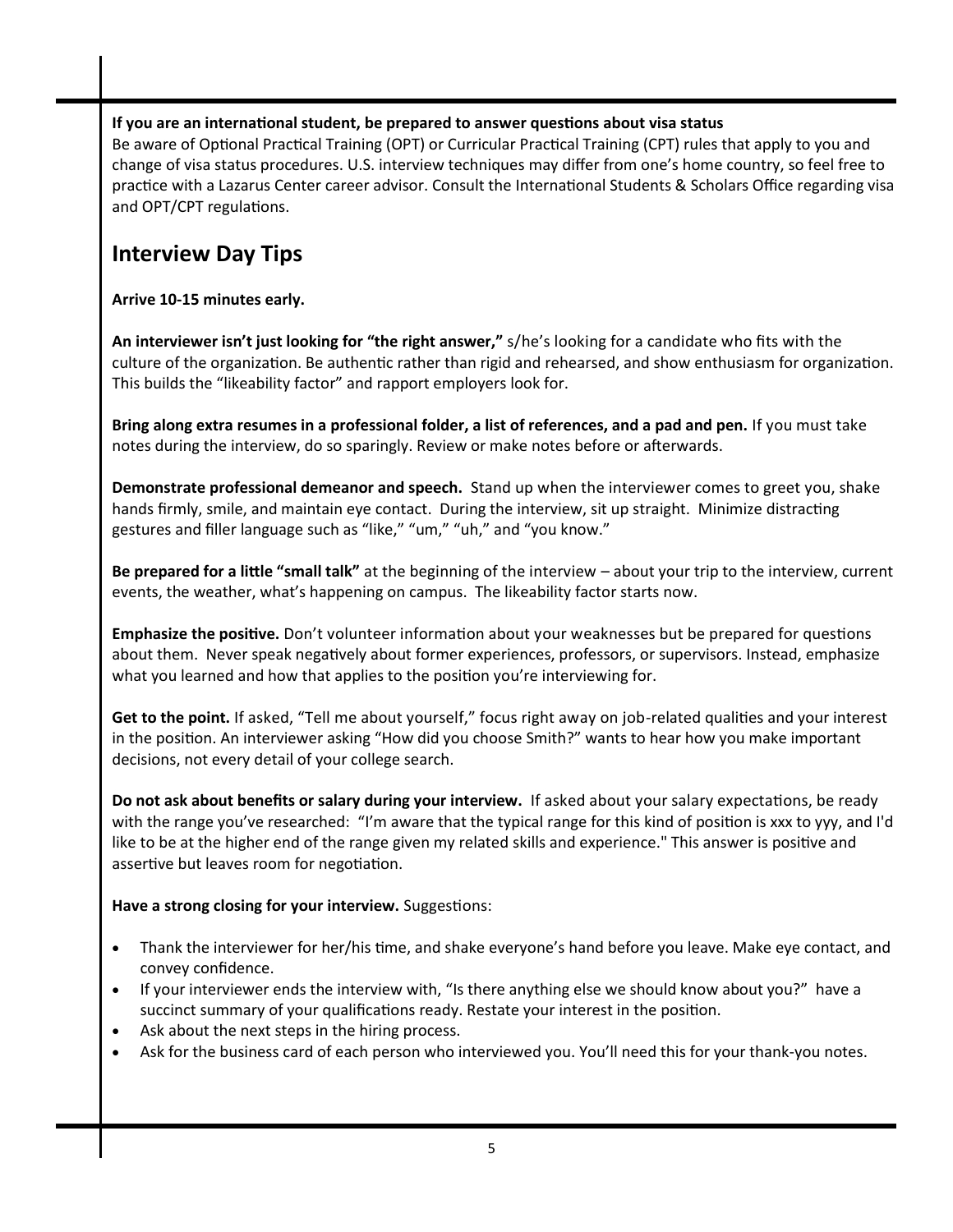## **Common Interview Questions**

- Tell me about yourself.
- Why do you want to work for my organization?
- What strengths would you bring to this position?
- What's your greatest weakness?
- What questions do you have for me?
- How did you hear about my organization? What do you know about this position?
- How do you keep up with trends in this field? What's the most recent article you read?
- Tell me about your internship at xxx. What did you enjoy most about it?
- What do you find most and least attractive about this position?
- Where do you see yourself in 5 years?
- How long do you think you'll be in this position? Can you commit two years?
- How will your liberal arts education be relevant to the work you would do for us?
- How would a former co-worker describe you?
- What is your major accomplishment?
- What kinds of decisions are most difficult for you?
- Tell me something about yourself that is not on your resume.
- What was the last book you read, film you saw, or off-campus event you attended?
- Describe your personality in three words.
- Why did you choose Smith? In retrospect, how do you feel about that decision?
- What would your last supervisor say about your work?
- What would a close friend say is your greatest weakness?
- What are your salary expectations?
- What is your math proficiency?
- Tell me a joke.
- Are you following us on Twitter?
- Describe your experience using xxx software.
- What motivates you to put forth your greatest effort?
- How do you determine or evaluate success?
- What do you expect from your next supervisor?
- What major problem have you encountered and how did you deal with it?
- What other organizations are you interviewing with?
- Why shouldn't I hire you?
- Why should I hire you?
- How do you define leadership?

## **Common Behavioral Interview Questions**

- Give me an example of a team project you completed.
- What would your marketing plan be for xxx product?
- Tell me about the most difficult customer you've ever dealt with.
- What is the most challenging team you've ever been part of? What was your role?
- Describe a situation in which you persuaded someone to see things your way.
- Tell me about a time you failed.
- Give us an example of when you've shown your leadership skills.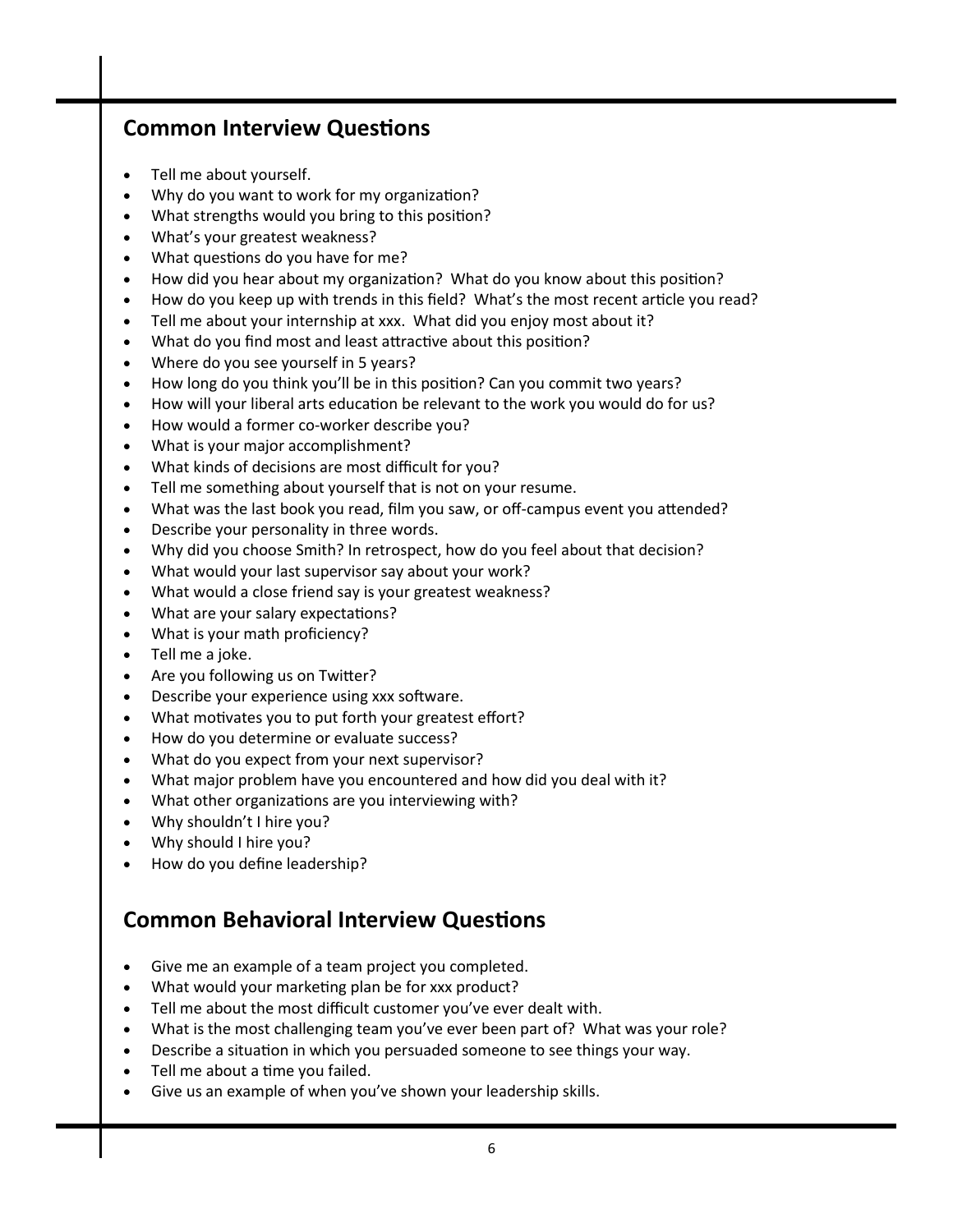## **Common Behavioral Interview Questions (continued)**

- Describe a time you had to think on your feet to extricate yourself from a difficult situation.
- Describe a time you used good judgment and logic to solve a problem.
- Convince me you can adapt to a wide variety of people, situations, and environments.
- Tell me about a decision you had to make quickly and without much information.
- Describe a specific instance that you conformed to a policy with which you did not agree.
- Tell me about an important goal you set in the past and how you attained it.
- What would you do if you saw a co-worker doing something unethical?
- Describe the most significant or creative presentation you have ever given.
- Tell me about a time you went above and beyond what was expected of you to get a job done.
- Give me an example of a time you were able to communicate successfully with another person even when that individual might not have liked you (or vice versa).
- Describe a situation that required you to act under pressure.

## **Handling Illegal or Inappropriate Questions**

**In the U.S. it is illegal for interviewers to ask** about age, ethnicity, religion, race, citizenship, military record, sexual orientation, marital status, arrest record, and/or disabilities. If you are asked about one of these topics, you can politely refuse to answer, or ask why the question is relevant so that you could address what you think is the underlying issue.

For example, the question "Is that an engagement ring on your finger?" may be the interviewer's clumsy way of asking if you can handle the nights, weekends, and travel the job requires. Reply: "I'm aware of the time commitment needed for the position, and I assure you I'm quite willing to put in the hours needed to do an excellent job."

## **After the Interview**

#### **Reflect on the conversation**

Every interview can be a learning and professional development opportunity. After an interview, take 10-15 minutes to consider (and ideally, write down) how you felt about the conversation. What went well? What questions were most difficult? What did you learn during the conversation? What would you approach differently next time and why?

#### **Send a thank-you note (hand-written and/or emailed) within 12 hours**

Restate your interest in the opportunity and briefly highlight a key point or two about what you learned during the interview, about particular skills you feel are relevant, or perhaps an item you wanted to mention during the interview but forgot to do so. The note should be short (1 paragraph) and specific to the recipient.